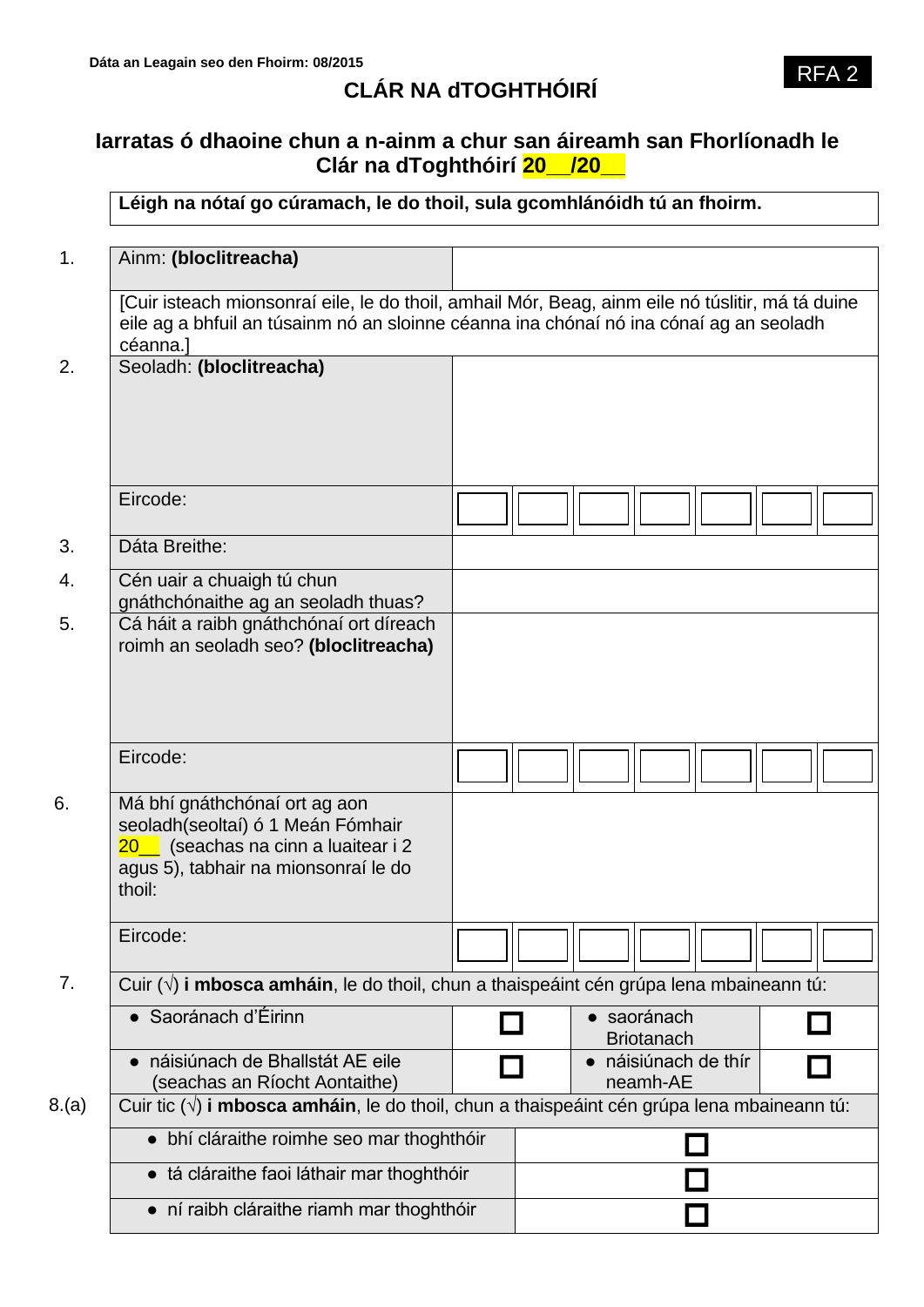| 8.(b)  | Má tá/bhí tú cláraithe mar thoghthóir, tabhair le<br>do thoil seoladh an chlárúcháin:<br>(bloclitreacha)                                                                                                                                                                                                                                                                                                    |                                                                                                                                                                                                                                                                                                                                                                                                                                                    |  |                     |  |  |  |
|--------|-------------------------------------------------------------------------------------------------------------------------------------------------------------------------------------------------------------------------------------------------------------------------------------------------------------------------------------------------------------------------------------------------------------|----------------------------------------------------------------------------------------------------------------------------------------------------------------------------------------------------------------------------------------------------------------------------------------------------------------------------------------------------------------------------------------------------------------------------------------------------|--|---------------------|--|--|--|
|        | Eircode:                                                                                                                                                                                                                                                                                                                                                                                                    |                                                                                                                                                                                                                                                                                                                                                                                                                                                    |  |                     |  |  |  |
| 9.     | An Clár faoi Eagarthóireacht:<br>Bosca chun rogha an<br>Más mian leat nach ndéanfar do chuid mionsonraí a chur<br>diúltaithe a chur i bhfeidhm<br>san áireamh sa Chlár faoi eagarthóireacht, cuir $(\sqrt{})$ ) sa<br>bhosca do rogha an diúltaithe:                                                                                                                                                        |                                                                                                                                                                                                                                                                                                                                                                                                                                                    |  |                     |  |  |  |
| 10.    | Dearbhú<br>chomhlánú.                                                                                                                                                                                                                                                                                                                                                                                       | Ní mór an chuid seo a shíniú os comhair comhalta den Gharda Síochána as Stáisiún Gardaí<br>áitiúil an iarratasóra (cuid 11 (a)) nó, mura bhfuil sin indéanta, os comhair Oifigieach ón<br>Údarás Clárúcháin (cuid 11(b)) nó mura bhfuil ceachtar rogha indéanta ba chóir cuid 11(c) a<br>Creidim go bhfuil an fhaisnéis atá tugtha agam thuas fíor agus déanaim iarratas m'ainm a<br>áireamh ar an bhForlíonadh a ghabhann le Clár na dToghthóirí. |  |                     |  |  |  |
|        | Síniú an Iarratasóra:                                                                                                                                                                                                                                                                                                                                                                                       |                                                                                                                                                                                                                                                                                                                                                                                                                                                    |  |                     |  |  |  |
|        | Dáta:                                                                                                                                                                                                                                                                                                                                                                                                       |                                                                                                                                                                                                                                                                                                                                                                                                                                                    |  |                     |  |  |  |
|        | Uimhir theileafóin i rith an<br>lae/Uimhir Fóin Póca:                                                                                                                                                                                                                                                                                                                                                       |                                                                                                                                                                                                                                                                                                                                                                                                                                                    |  |                     |  |  |  |
|        | Ríomhphost:                                                                                                                                                                                                                                                                                                                                                                                                 |                                                                                                                                                                                                                                                                                                                                                                                                                                                    |  |                     |  |  |  |
| 11.(a) | Deimhniú Céannachta<br>Ní mór do chomhalta den Gharda Síochána ó Stáisiún Gardaí áitiúil an iarratasóra an chuid<br>seo a chomhlánú.<br>Deimhím gur deimhin liom céannacht an iarratasóra a bhfuil cuid 10 sínithe aige/aici os mo<br>chomhair nó deimhním gur deimhin liom gur de réir na sonraí thíos atá aithne ag na<br>húdaráis inimirce in Éirinn ar an iarratasóir a shínigh cuid 10 os mo chomhair: |                                                                                                                                                                                                                                                                                                                                                                                                                                                    |  |                     |  |  |  |
|        | Céadainm an Iarratasóra:                                                                                                                                                                                                                                                                                                                                                                                    |                                                                                                                                                                                                                                                                                                                                                                                                                                                    |  |                     |  |  |  |
|        | (bloclitreacha)<br>Sloinne an Iarratasóra:<br>(bloclitreacha)                                                                                                                                                                                                                                                                                                                                               |                                                                                                                                                                                                                                                                                                                                                                                                                                                    |  |                     |  |  |  |
|        |                                                                                                                                                                                                                                                                                                                                                                                                             |                                                                                                                                                                                                                                                                                                                                                                                                                                                    |  |                     |  |  |  |
|        | Síniú an Gharda:                                                                                                                                                                                                                                                                                                                                                                                            |                                                                                                                                                                                                                                                                                                                                                                                                                                                    |  |                     |  |  |  |
|        | Ainm an Gharda:<br>(bloclitreacha)                                                                                                                                                                                                                                                                                                                                                                          |                                                                                                                                                                                                                                                                                                                                                                                                                                                    |  |                     |  |  |  |
|        | Céim:                                                                                                                                                                                                                                                                                                                                                                                                       |                                                                                                                                                                                                                                                                                                                                                                                                                                                    |  | Stampa an Stáisiúin |  |  |  |
|        | Uimhir Garda:                                                                                                                                                                                                                                                                                                                                                                                               |                                                                                                                                                                                                                                                                                                                                                                                                                                                    |  |                     |  |  |  |

Fón:

Dáta: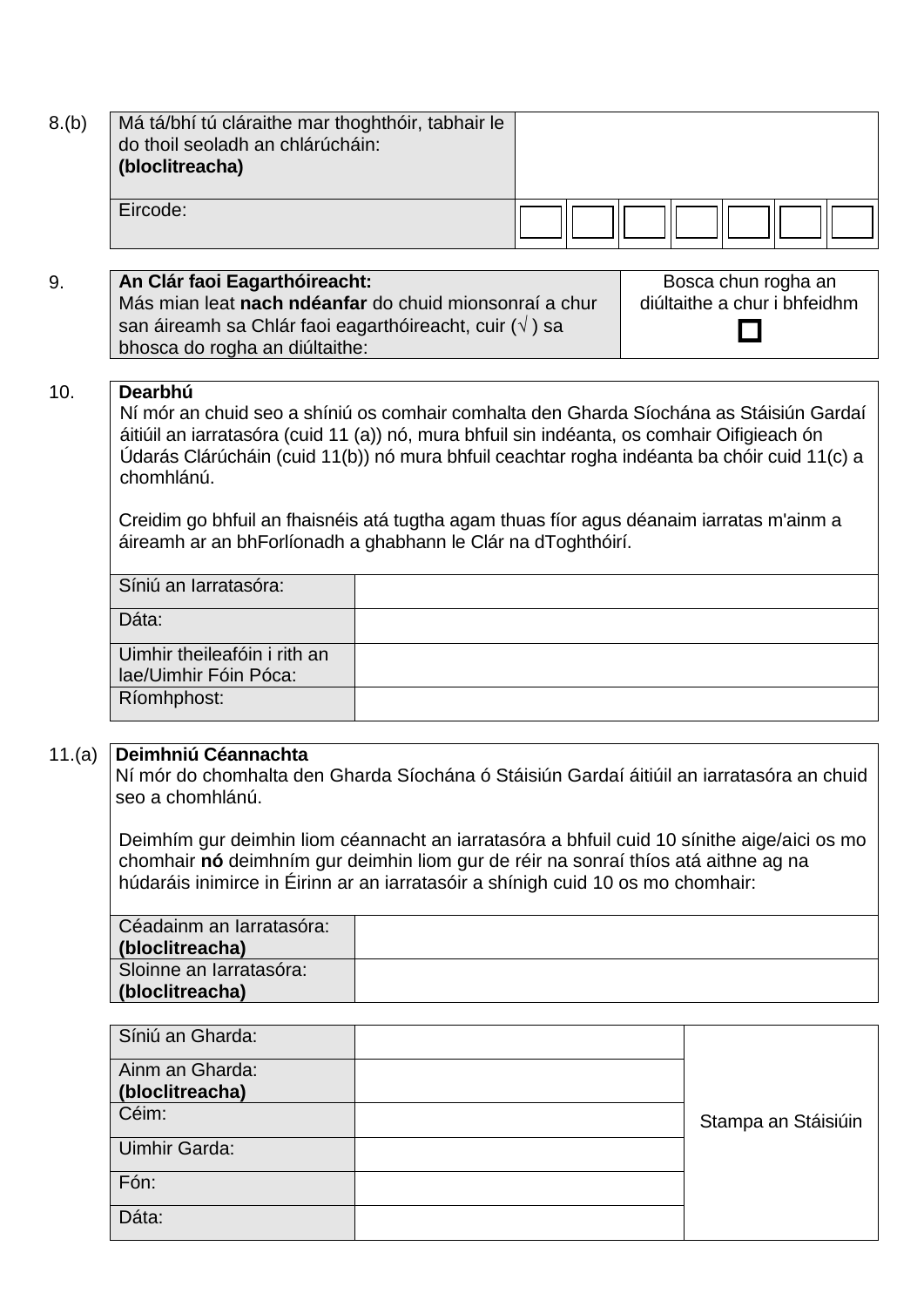11.(b) Níor chóir an chuid seo a chomhlánú **ach amháin** mura bhfuil tú ábalta 11(a) thuas a chomhlíonadh.

An chúis nach bhféadfadh comhalta den Gharda Síochána ó do Staisiún Gardaí áitiúil an fhoirm a chomhlánú:-

Síniú an Oifigigh ón Údarás Clárúcháin: Stampa an Údaráis Chlárúcháin Ainm an Oifigigh ón Údarás Clárúcháin: **(bloclitreacha)** Grád: Dáta:

 11.(c) Níor cheart do lia-chleachtóir an chuid seo a chomhlánú **ach amháin** mura bhfuil tú ábalta 11(a) nó 11(b) thuas a chomhlíonadh de bharr tinneas coirp nó míchumas coirp a bheith ort.

#### **Teastas Dochtúra**

Cineál agus méid an tinnis nó an mhíchumais:

| An t-achar a mheastar a |
|-------------------------|
| leanfaidh an tinneas nó |
|                         |
| míchumas:               |

| Síniú an Lia-Chleachtóra    |  |
|-----------------------------|--|
| Chláraithe:                 |  |
| Ainm an Lia-Chleachtóra     |  |
| Chláraithe: (bloclitreacha) |  |
| Seoladh: (bloclitreacha)    |  |
|                             |  |
|                             |  |
|                             |  |
| Eircode:                    |  |
|                             |  |
| Dáta:                       |  |
|                             |  |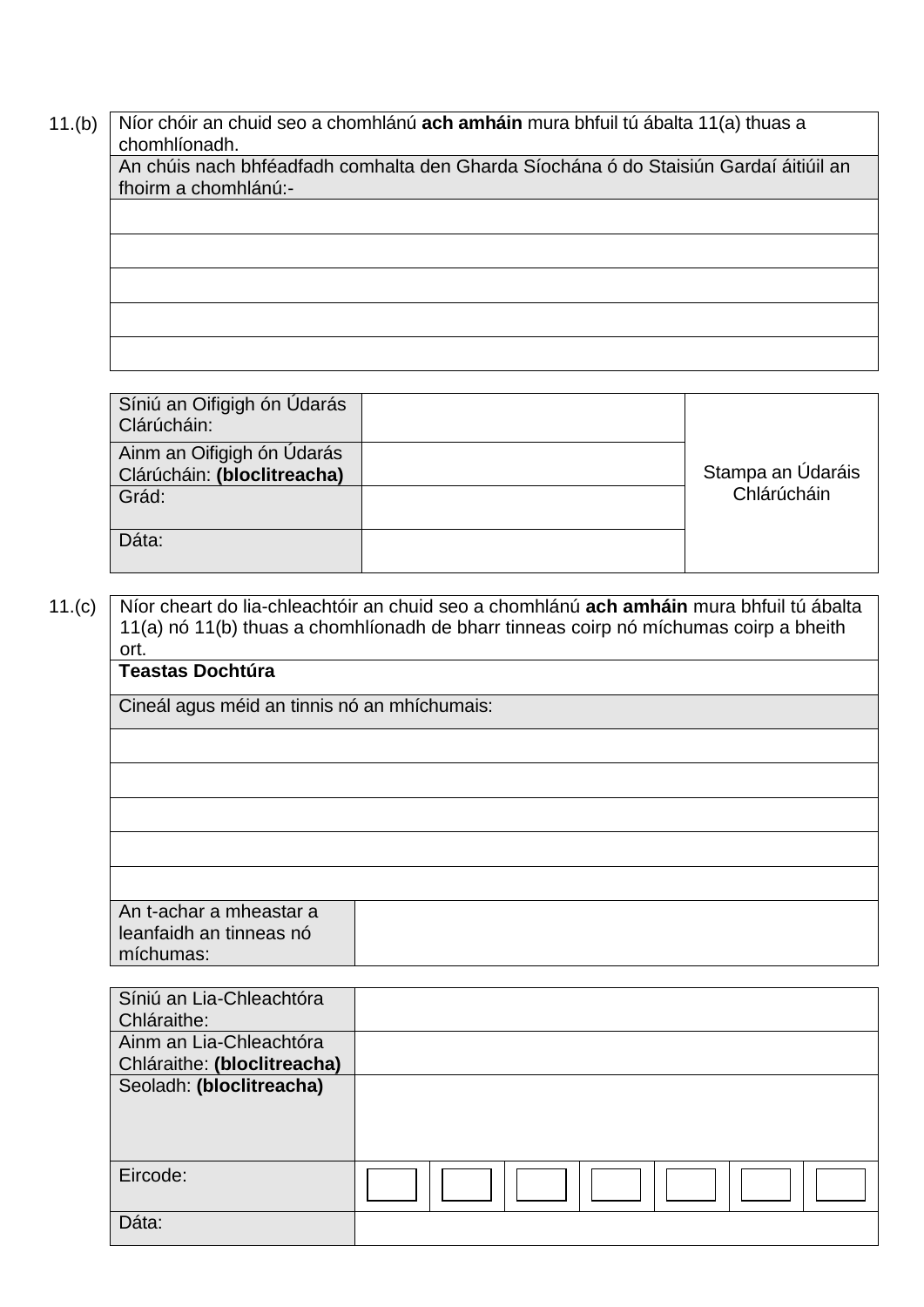### **NOTAÍ A GHABHANN LE FOIRM RFA 2**

#### **Iarratas chun ainm a chur san áireamh san Fhorlíonadh a ghabhann le Clár na dToghthóirí**

**1.** Is é is cuspóir don fhoirm seo an bealach a réiteach do vótálaithe incháilithe nach bhfuil a n-ainm ar chlár reatha na dtoghthóirí reatha agus ar mian leo a n-ainm a chur san áireamh san fhorlíonadh a ghabhann le clár na dtoghthóirí chun go mbeidh siad in ann vóta a chaitheamh i dtoghcháin agus i reifrinn a bheidh ar bun sula dtiocfaidh chéad chlár na dtogthóirí eile i bhfeidhm.

Cé nach bhfuil aon srianta ann i dtaobh cathain a fhéadfar an fhoirm a chomhlánú agus a chur ar ais chuig an údarás clárúcháin, ní bhreithneofar le cur san áireamh ar an bhforlíonadh do thoghchán ach na foirmeacha sin a fhaightear roimh an 14ú lá roimh lá na vótála (gan Domhnach, Saoire Bainc agus Aoine an Chéasta san áireamh) i dtoghchán nó reifreann. Ní phróiseáilfear iarratais a bheidh déanach go dtí tar éis lá na vótála.

- **2.** Chun d'ainm a áireamh ar an bhforlíonadh:
	- (a) ní mór duit a bheith 18 mbliana d'aois (féach nóta 3);
	- (b) ní mór gnáthchónaí a bheith ort ag an seoladh ag ar mian leat a bheith cláraithe; agus
	- (c) ní mór duit gan a bheith cláraithe cheana mar thoghthóir seachas i gcás athrú seoladh (féach 11 thíos) nó athrú ar stádas vótálaí ar shaoránacht Éireannach a fháil (féach 12 thíos)
- **3.** Maidir le 2 (a) thuas, beidh duine incháilithe lena ainm a chur san áireamh san fhorlíonadh a ghabhann leis an gclár an lá a mbeidh an té sin 18 mbliana d'aois nó aon lá ina dhiaidh sin lena n-áirítear laethanta a thiteann idir an lá deiridh a nglacfar le hiarratais agus an lá vótaíochta. Ba cúnamh a bheadh ann nuair a bheifí ag breithniú iarratas ó dhuine atá 18 mbliana d'aois dá mbeadh cóip de theastas breithe an té sin nó doiciméad comhchosúil istigh leis an bhfoirm.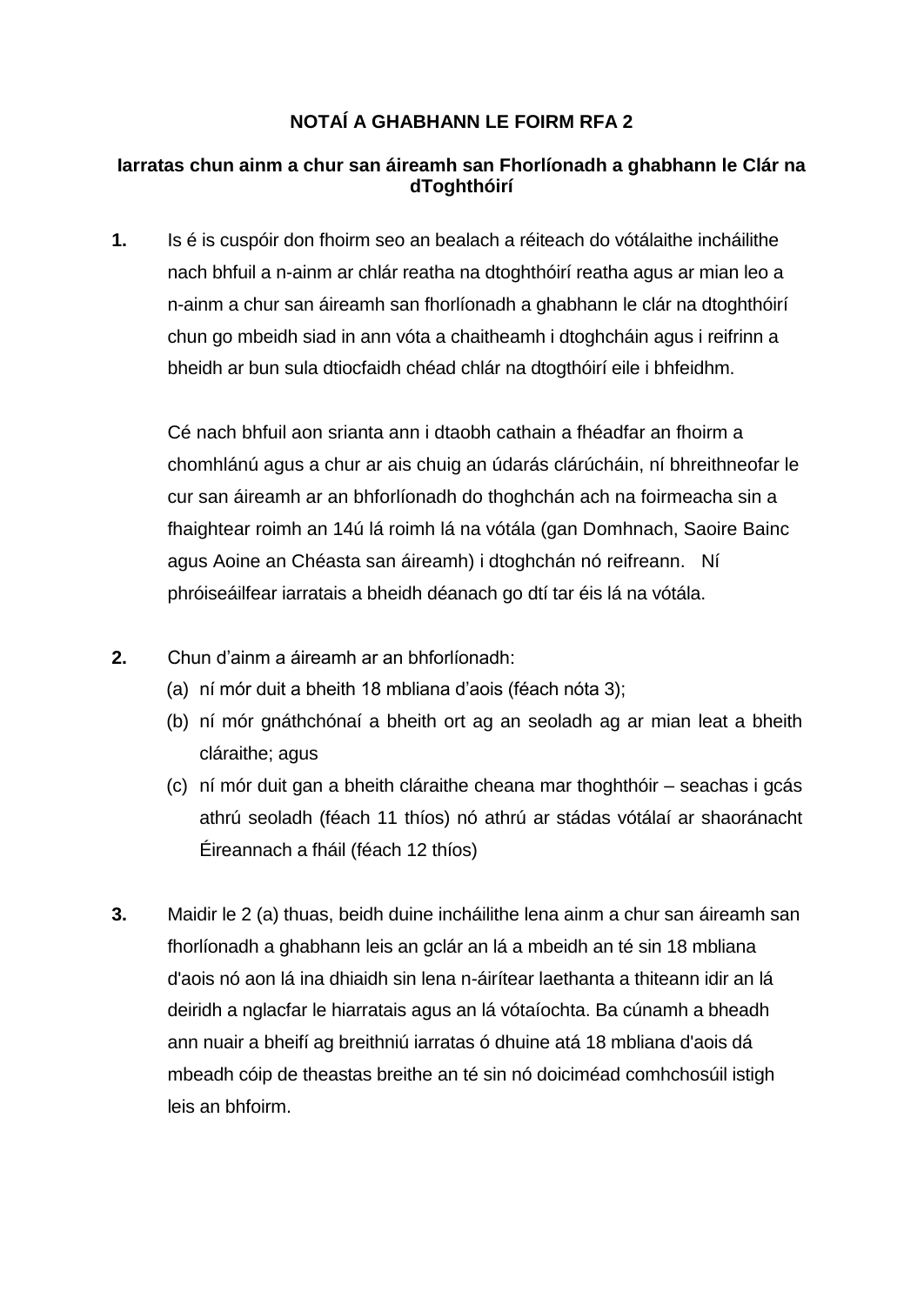**4.** Ní mór do gach duine a dhéanann iarratas ar a ainm/hainm a chur san áireamh san fhorlíonadh foirm ar leithligh a chomhlánú agus a shíniú. Ní mór an fhoirm a sheoladh chuig an údarás clárúcháin nó don iarratasóir í a sheachadadh air. Chun moill ar phróiseáil d'iarratais a sheachaint, cinntigh le do thoil go gcomhlánóidh tú an fhoirm ina hiomláine agus í a sheoladh ar ais sa phost chuig an gComhairle Cathrach, chuig an gComhairle Contae nó chuig an gComhairle Cathrach agus Contae ar ina limistéir a chónaíonn tú.

#### **5. Eircode**

Is é atá in Eircode ná an córas náisiúnta postchód in Éirinn agus cuimsíonn sé postchód uathúil 7 ndigit atá sannta do gach seoladh dá bhfuil ann in Éirinn.

#### **6. An Clár faoi Eagarthóireacht – Dhá Leagan den Chlár**

Tá sé de cheangal ar údaráis chlárúcháin dhá leagan den chlár a fhoilsiú – an clár iomlán agus an clár faoi eagarthóireacht. Sa chlár iomlán, liostaítear gach duine atá i dteideal vóta a chaitheamh agus ní féidir é a úsáid ach amháin chun críche toghcháin nó chun críche reachtúla eile.

Sa **chlár faoi eagarthóireacht**, faightear ainmneacha agus seoltaí daoine ar féidir a gcuid mionsonraí a úsáid ar mhaithe le nithe seachas cúrsaí toghcháin nó cúrsaí reachtúla eile e.g. ar mhaithe lena n-úsáid i gcomhair margaíochta dírí ag eagraíocht tráchtála nó ag eagraíocht de chineál eile. Más rud é nach mian leat do chuid mionsonraí a bheith san áireamh sa chlár faoi eagarthóireacht, is ceart duit ( $\sqrt{}$ ) a chur isteach sa **bhosca chun rogha an diúltaithe a chur i bhfeidhm**. Más mian leat do chuid mionsonraí a bheith san áireamh (i.e. ar fáil le haghaidh úsáidí neamhreachtúla), ní ceart duit  $(\sqrt{})$  a chur isteach sa bhosca chun rogha an diúltaithe a chur i bhfeidhm.

## **7. Dearbhú/Deimhniú Céannachta**

(a) Ní mór an dearbhú i gcuid 9 a shíniú os comhair comhalta den Gharda Síochána as do Stáisiún Gardaí áitiúil. Más deimhin leis an nGarda cé tú féin déanfaidh sé nó sí cuid 11 (a) den fhoirm a shíniú agus é a stampáil. Más gá, d'fhéadfadh doiciméad aitheantais le grianghraf (m.sh. pas, ceadúnas tiomána srl.) a bheith de dhíth agus ba chóir duit a bheith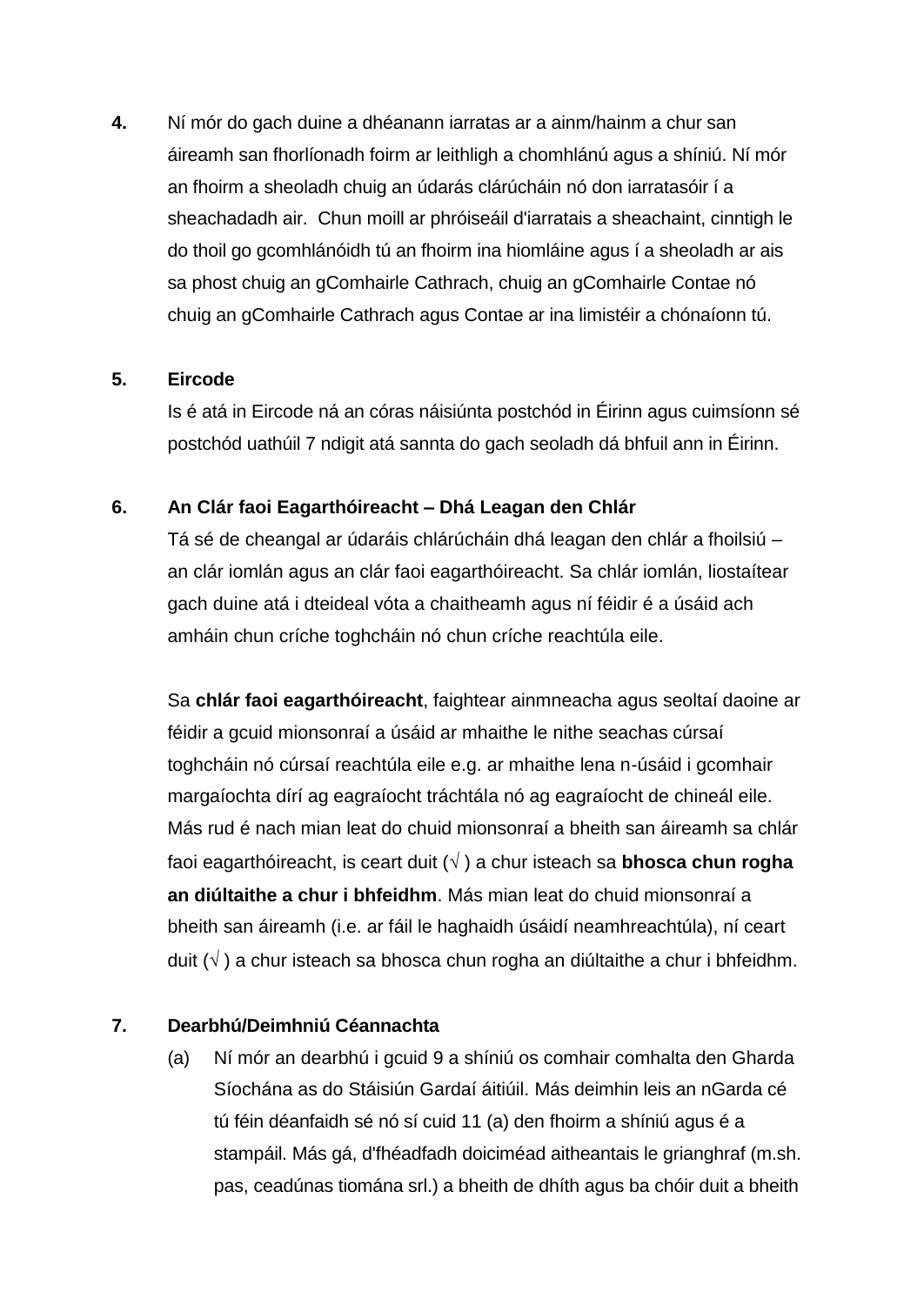ábalta doiciméad aitheantais den chineál sin chomh maith le doiciméid aitheantais tacaíochta a chur ar fáil le cuidiú le Gardaí.

- (b) Mura féidir déanamh mar a leagtar amach ag 7(a) thuas, is féidir an fhoirm a fhianú ag oifigí an údaráis chlárúcháin agus sa chás sin ní mór cuid 11(b) den fhoirm a chomhlánú. Ní mór an chúis nach bhféadfadh comhalta den Gharda Síochána as do Staisiún Gardaí áitiúil an fhoirm a chomhlánú a thabhairt i scríbhinn:- Ba chóir duit doiciméad aitheantais le grianghraif chomh maith le doiciméid aitheantais tacaíochta eile a thabhairt leat chuig an údarás clárúcháin.
- (c) Mura féidir leat déanamh mar a leagtar amach in (a) nó (b) thuas de bharr tinneas coirp nó míchumas coirp a bheith ort ní mór do liachleachtóir cuid 11 (c) den fhoirm a chomhlánú.
- **8.** Cuirfear ar an eolas tú a luaithe agus is féidir faoin gcinneadh a rinneadh maidir le d'iarratas. Sa chás is go ndiúltaítear d'iarratas, tá sé de cheart agat achomharc a dhéanamh in aghaidh chinneadh an chláraitheora contae. Foilseofar an forlíonadh sa tréimhse díreach roimh lá na vótaíochta i dtoghchán nó reifreann.
- **9.** Tá mionsonraí teagmhála á lorg ar eagla gur gá don údarás clárúcháin teagmháil a dhéanamh leat chun aon mhionsonraí atá san iarratas a shoiléiriú.
- **10.** Is cion é mainneachtain aon fhaisnéis a theastaíonn ón údarás clárúcháin nó ón gcláraitheoir contae chun críche a ndualgas a thabhairt don údarás nó don chláraitheoir sin nó faisnéis bhréagach a thabhairt go feasach.